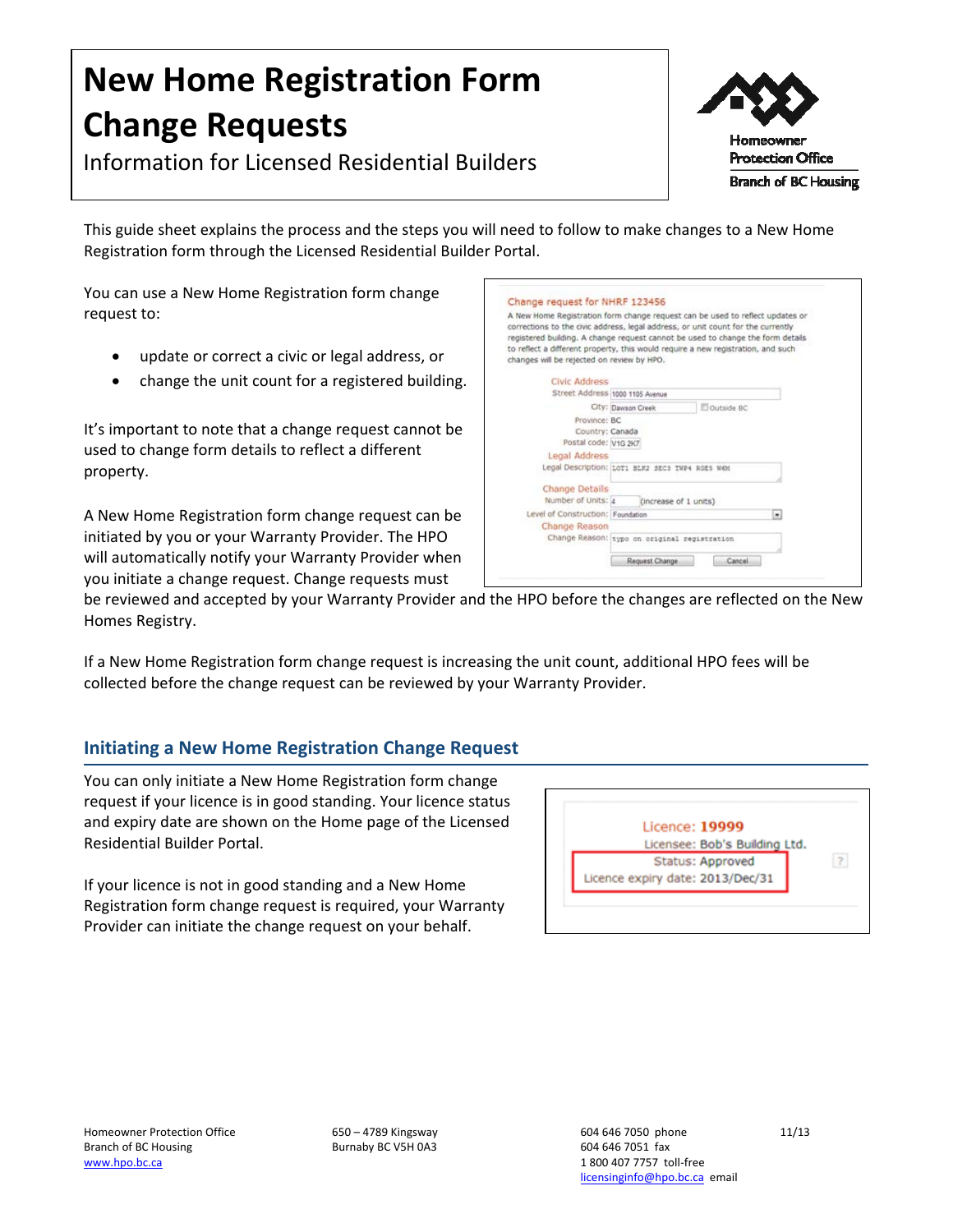A change request can only be started for New Home Registration forms with a status of *Building permit received* or *Ready for download*. If a New Home Registration form already has a change request pending, a new change request cannot be started until the first request has been completed.

A New Home Registration form change request cannot be started if the New Home Registration form status is:

- *waiting for payment*
- *withdrawn*
- *de‐enrolled, or*

 *enrollment pending.* To initiate a New Home Registration form change request, single click on the "New Home Registration" menu option at the top of the Home page. This will display a list of your New Home Registration forms.

Single click the "Open" command adjacent to the New Home Registration that needs to be changed.

When the New Home Registration form (NHRF) is displayed, single click the "Start NHRF Change Request…" option on the right side of the page and complete the change request form.

You can update or correct a civic or legal address by typing over the existing information shown. Please note that a change request cannot be used to change the registration to a different property.

reflect a different property will be rejected by your Warranty Provider or the HPO. A new registration must be completed if you wish to enroll a different property.

You can increase or decrease the unit count on a multi‐ unit New Home Registration form. However, there is no option to change the unit count on a single‐detached dwelling New Home Registration form.

Select the current level of construction from the drop‐ down list. Then provide a brief explanation of why the change request is necessary. The reason for the change request and the level of construction will be shared with your Warranty Provider and the HPO when they review your request.

Change request for N A New Home Registration fo corrections to the civic addr registered building. A chang reflect a different property. changes will be rejected on **Civic Address** Street Address 111 1000 Drive □ Outside BC City: Dawson Creek Province: BC Country: Canada Postal code: V1G 2K7 **Legal Address** Legal Mudress<br>Legal Description: LOT1 BLK2 SEC3 TWP4 RGE5 W6M **Change Details** Number of Units: 4 (increase of 1 units) Level of Foundati J. Construction: **Change Reason** Change Reason: typo on original registration, there  $\hat{\cdot}$ ould have been four units! Request Change

At any time prior to submitting the request, you can single click the "Cancel" button and no action will be taken.

Single click the "Request Change" button to submit the request.

| ormation shown. Please note<br>property. Changes that would                                                                                                                                 |
|---------------------------------------------------------------------------------------------------------------------------------------------------------------------------------------------|
| <b>HRF 12345</b><br>orm change request can be used to reflect updates or<br>ress, legal address, or unit count for the currently<br>ge request cannot be used to change the form details to |
| this would require a new registration, and such<br>review by HPO.                                                                                                                           |

**Download form Download receipt** Withdraw. **Start NHRF Change** Request...

| Home | <b>New Home Registration</b> |                                                   | Licence      | Logout                   | <b>Branch of</b><br>Protection Office EC Harring |
|------|------------------------------|---------------------------------------------------|--------------|--------------------------|--------------------------------------------------|
|      | Form                         | Record of New Home Registration Forms:<br>Address | City         | Status -                 |                                                  |
| Open | 12345                        | 111 1000 Drive                                    | Dawson Creek | Building permit received |                                                  |
|      |                              |                                                   | Dawson Creek |                          |                                                  |
| Open | 12340                        | 222 1000 Drive                                    |              | Ready for download       |                                                  |
| Open | 12341                        | 333 1000 Drive                                    | Dawson Creek | De-enrolled              |                                                  |
| Open | 12342                        | 444 1000 Avenue                                   | Dawson Creek | Enrollment pending       |                                                  |
| Open | 12344                        | 200 Main Street                                   | Dawson Creek | Waiting for payment      |                                                  |
| Open | 12330                        | 444 1005 Avenue                                   | Dawson Creek | Withdrawn                |                                                  |

**2**